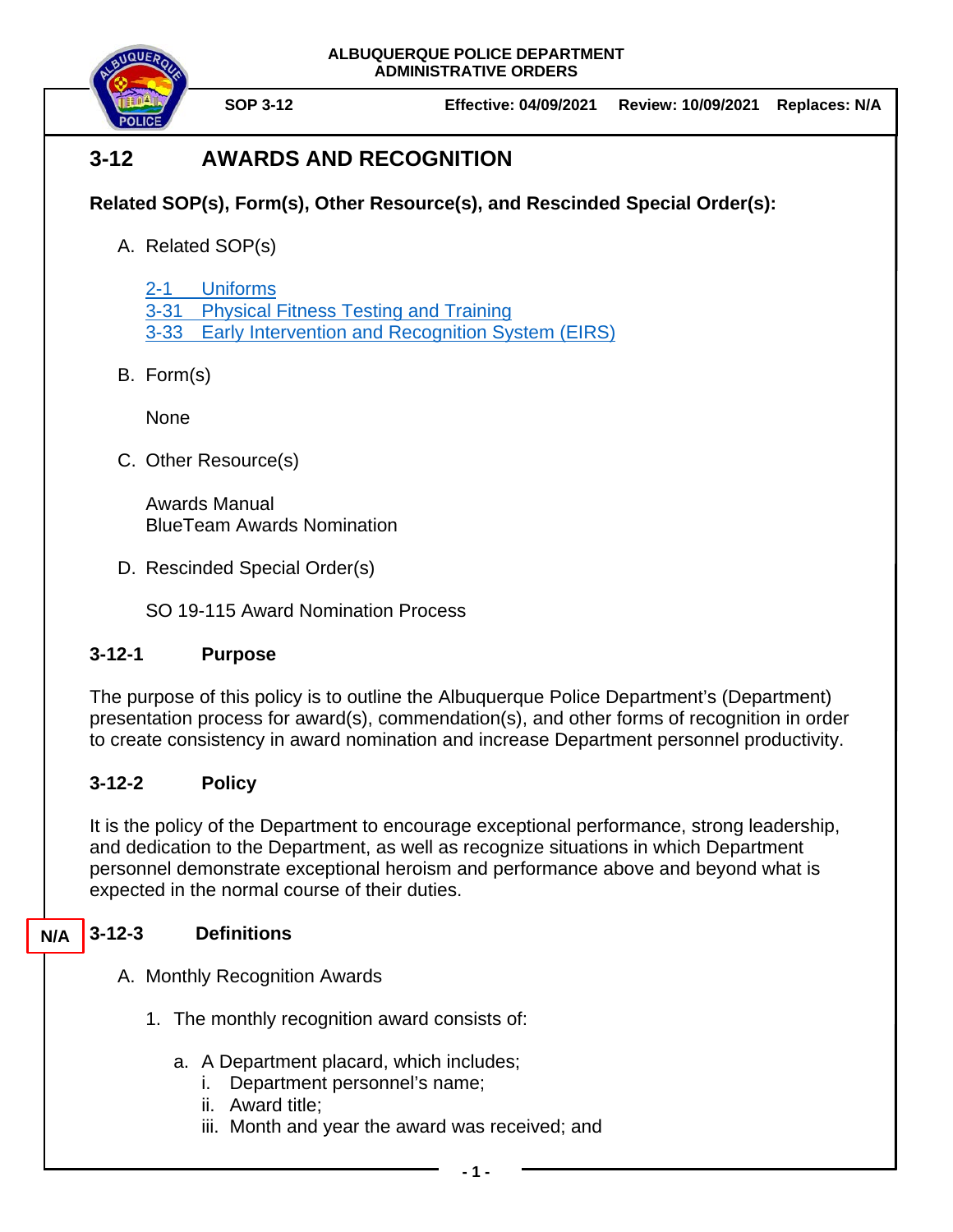### **ALBUQUERQUE POLICE DEPARTMENT ADMINISTRATIVE ORDERS**



**SOP 3-12 Effective: 04/09/2021 Review: 10/09/2021 Replaces: N/A**

- b. Letter from the Chief of Police listing the accomplishments that resulted in the award.
- 2. Monthly recognition awards are given for the following:
	- a. Civilian of the Month;
	- b. Community Outreach Officer of the Month;
	- c. De-Escalation Officer of the Month;
	- d. Non-Uniformed Officer of the Month;
	- e. Supervisor of the Month;
	- f. Team of the Month; and
	- g. Uniformed Officer of the Month.
- B. Chief's Recognition Awards
	- 1. Coffee Cup Award: A Department logoed coffee mug.
	- 2. Community Servant Award: A certificate from the Chief of Police.
	- 3. Knife Award: A Department logoed, fixed blade knife.
	- 4. Letter of Commendation: A Department letter from the Chief of Police listing the Department personnel and their accomplishment.
	- 5. Most Physically Fit Honors: A Department placard listing personnel and their acomplishment. Requirements are consistent with SOP Physical Fitness Testing and Training.
- C. Chief's Ribbon Awards
	- 1. Courage Under Fire: The ribbon has four (4) equal sized bars of white, blue, red, and white.
	- 2. Non-Uniformed Officer of the Year: The ribbon has three (3) equal size bars of white,red, and white.
	- 3. Supervisor of the Year: The ribbon has a green background with two (2) equal size vertical bars of white in the middle.
	- 4. Team of the Year: The ribbon has a black background with two (2) equal size vertical bars of white in the middle.
	- 5. Uniformed Officer of the Year: The ribbon has three (3) equal size bars white, red, and white.
- D. Ribbon Awards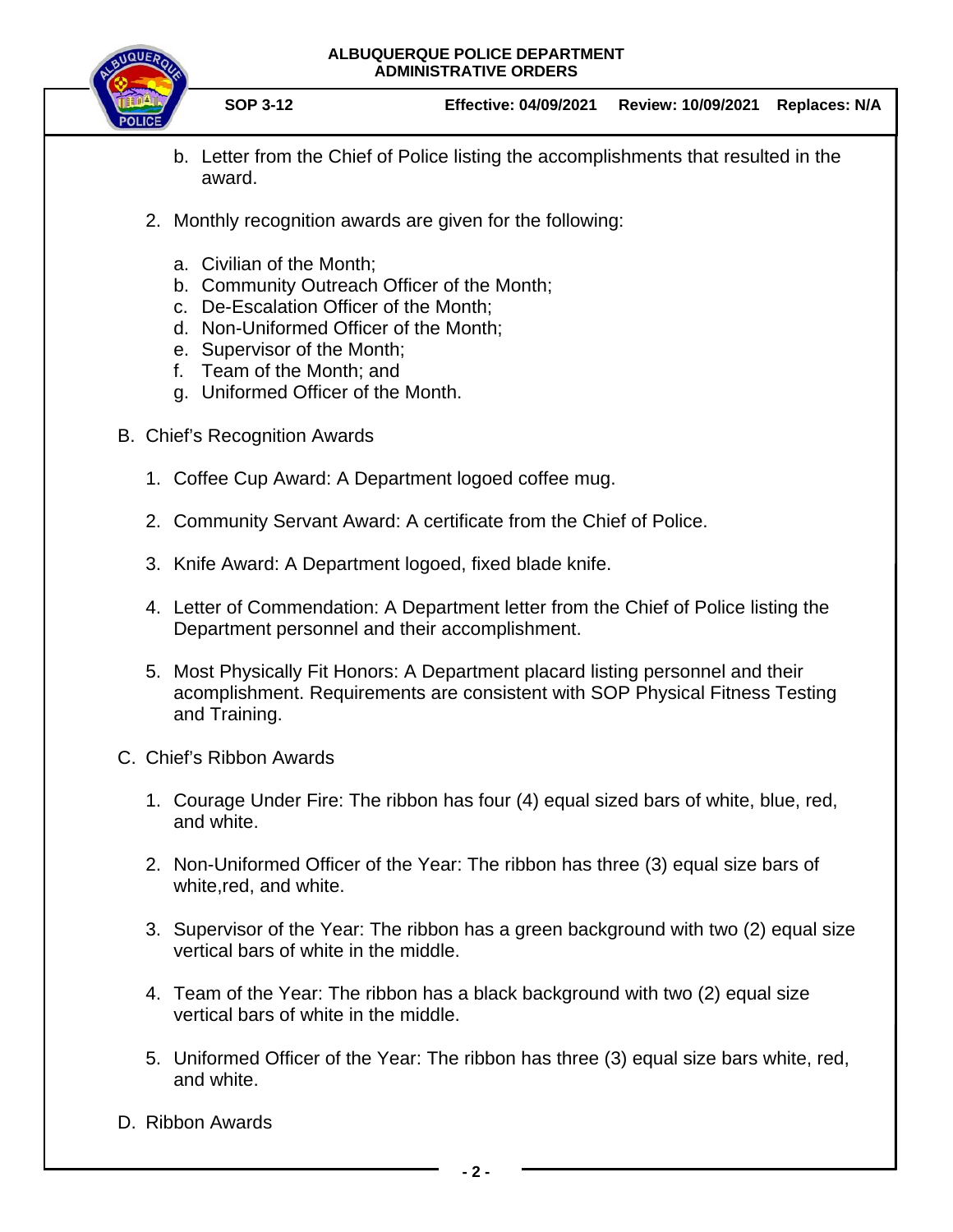### **ALBUQUERQUE POLICE DEPARTMENT ADMINISTRATIVE ORDERS**



**SOP 3-12 Effective: 04/09/2021 Review: 10/09/2021 Replaces: N/A**

- 1. Active Military Service: The ribbon has five (5) bars of blue, red, white, red and blue.
- 2. Community Recognition: The ribbon has alternating four (4) small blue blocks and three (3) large red blocks.
- 3. Department Seniority: The ribbon has a solid blue background with one (1) gold star for each five (5) years of service with the Department, service may be anywhere within the Department. Lateral time does not apply.
- 4. Field Services Bureau (FSB) Seniority: The ribbon has a solid red background with one (1) gold star for each five (5) years of FSB experience. FSB personnel who are eligible for this award are on a calls for service assignment only.
- 5. Field Training Officer: The ribbon is green with a gold border, and it has two (2) small white bars on either side of letters "F.T.O.", which are in the center.
- 6. Marksmanship: The ribbon has two (2) solid blocks of white and blue.
- 7. Master Patrol Officer: The ribbon is solid blue with two (2) small white bars and a white diamond in the center.
- 8. Most Physically Fit Superior Designation: The ribbon has a silver star in the middle over a red ribbon, flanked in blue, then white.
- 9. Most Physically Fit Excellence Designation: The ribbon has a red middle, flanked in blue, then white.
- 10.Top Cadet/Top of Promotional List: The ribbon is solid red.
- E. Medal Awards
	- 1. Medal for Life Saving: The ribbon has two (2) equal size bars of red and white.
	- 2. Medal of Meritorious Service: The ribbon is a solid blue bar.
	- 3. Medal of Outstanding Service: The ribbon has three (3) equal size bars of white, blue, and white.
	- 4. Purple Heart Medal: The ribbon has three (3) equal size bars of purple, white, and purple.
	- 5. Medal of Valor: The ribbon has three (3) equal size bars of red, white, and blue.
	- 6. The wearing of ribbons and medals shall be consistent with SOP Uniforms.
- **3-12-4 Procedures**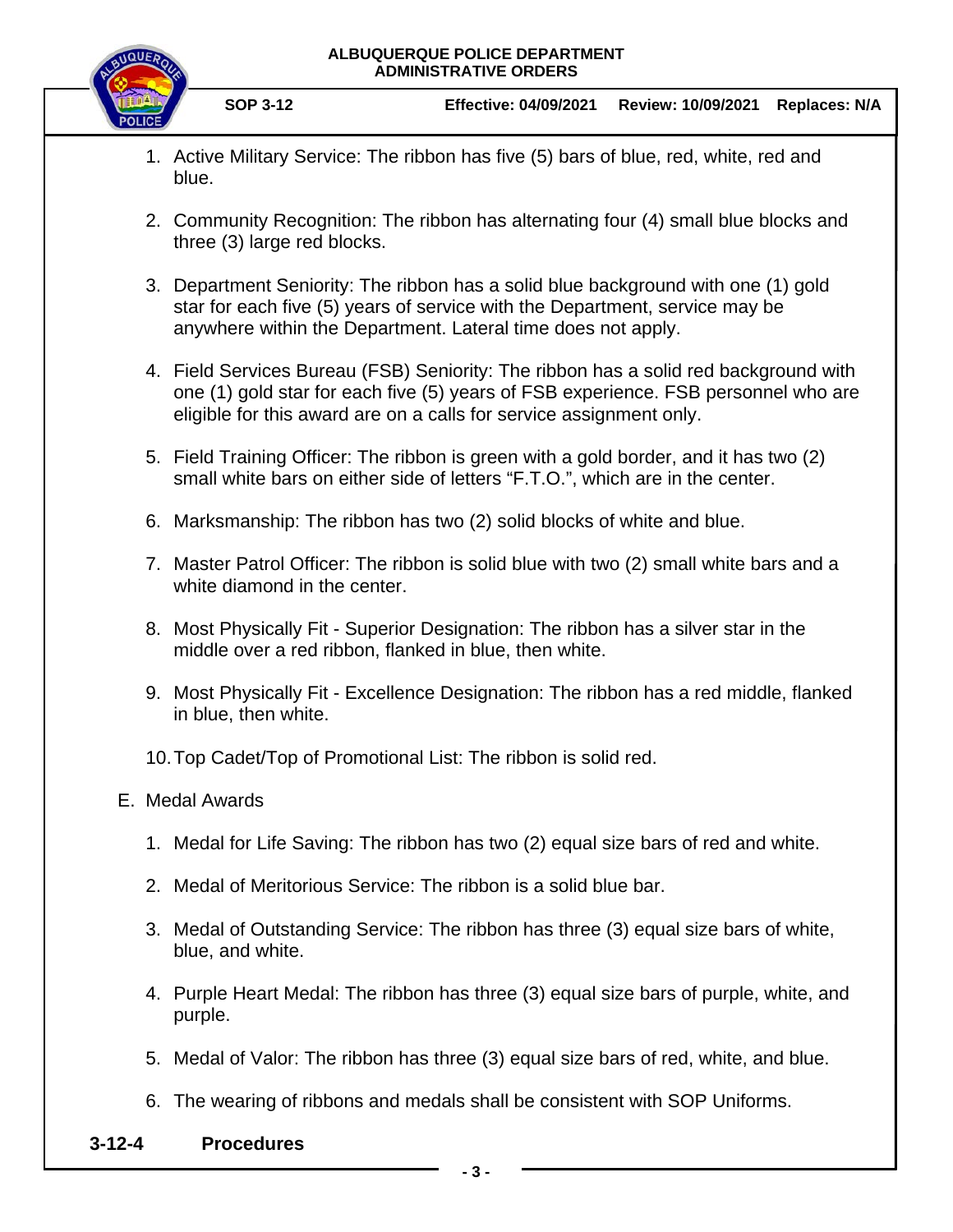### **ALBUQUERQUE POLICE DEPARTMENT ADMINISTRATIVE ORDERS**



**SOP 3-12 Effective: 04/09/2021 Review: 10/09/2021 Replaces: N/A**

- A. Nominations, awards, and presentations shall be consistent with the Awards Manual. Documentation of the award shall be consistent with SOP Performance Evaluation and Management Systems (PEMS).
- B. Awards Committee
	- 1. The Awards Committee serves under the authority of the Chief of Police and shall consist of the following personnel:
		- a. A Commander who shall act as the Awards Committee Chair; and
		- b. A representative from each of the Department's bureaus.
	- 2. If an Awards Committee member changes bureaus, the Awards Committee Chair shall notify the Deputy Chief of the bureau that has no representation.
	- 3. The Deputy Chief shall appoint a temporary Awards Committee member within thirty (30) days, until candidates from their bureaus can apply for the opening.
	- 4. In the event that no one from a bureau applies, or is approved to sit on the Awards Committee, the Deputy Chief over the bureau can appoint someone to represent their bureau.
	- 5. Awards Committee members shall not be able to serve consecutive terms without approval of the Chief of Police.
- C. The Awards Committee shall meet monthly to review award nominations.
- D. There must be three (3) members present for a quorum and a simple majority vote is necessary for approving a nomination.
	- 1. The Awards Committee Chair shall be a voting member.

#### **3-12-5 Award Presentation N/A**

- A. The following awards shall be presented by the Chief of Police or their designated Deputy Chief:
	- 1. Chief's ribbons awards;
	- 2. Medals awards; and
	- 3. Monthly recognition awards.
- B. The following awards shall be presented by the personnel's Commander/division supervisor: